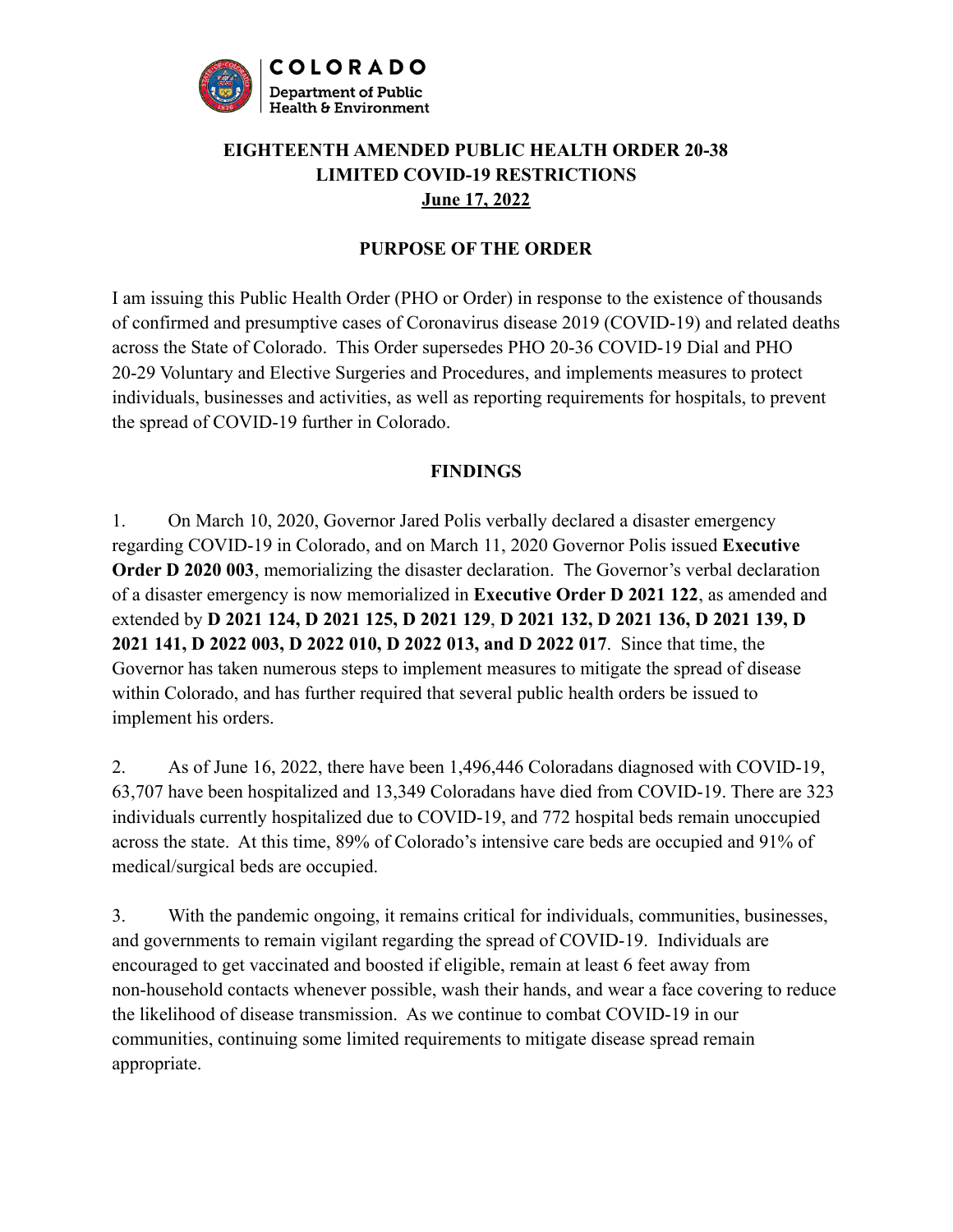- 4. The following additional public health orders remain in effect:
	- a. PHO 20-20 Requirements For Colorado Skilled Nursing Facilities, Assisted Living Residences, Intermediate Care Facilities, And Group Homes For COVID-19 Prevention And Response;
	- b. PHO 20-33 Laboratory Data Reporting for COVID-19;
	- c. PHO 21-01 Vaccine Access And Data Reporting For COVID-19; and
	- d. PHO 22-01 Access to Testing and Treatment for COVID-19.

#### **INTENT**

This Order includes measures for individuals and businesses to mitigate the spread of COVID-19 in Colorado. The Order continues to require face coverings in some settings. Additionally, the Order maintains some additional protections for certain activities while we continue to take steps to limit the spread of COVID-19 in Colorado. The Order also includes hospital reporting requirements regarding bed capacity to provide the State with critical information to assess the status of the COVID-19 pandemic relative to the statewide capacity to provide necessary medical care and services to Coloradans.

#### **ORDER**

This Order superseded and replaced Public Health Orders 20-29 and 20-36, as amended, on April 16, 2021.

## **I. COVID-19 RESTRICTIONS**

#### **A. FACE COVERINGS AND COVID-19 TESTING**

#### 1. **Nonmedical congregate settings**.

- a. Nonmedical congregate settings. Nonmedical congregate settings that serve vulnerable or at-risk populations covered by this Order include homeless shelters, prisons, jails, community corrections programs, substance abuse and drug treatment centers, and adult day centers and Day Programs.
- b. Participants, residents and visitors. Face coverings are required for participants, residents, and visitors in times of medium or high community levels of COVID-19 per CDC's [COVID-19 Community Levels](https://www.cdc.gov/coronavirus/2019-ncov/science/community-levels.html), during outbreaks, or when otherwise required by local or state public health officials.
- c, Staff. Staff in nonmedical congregate settings are required to wear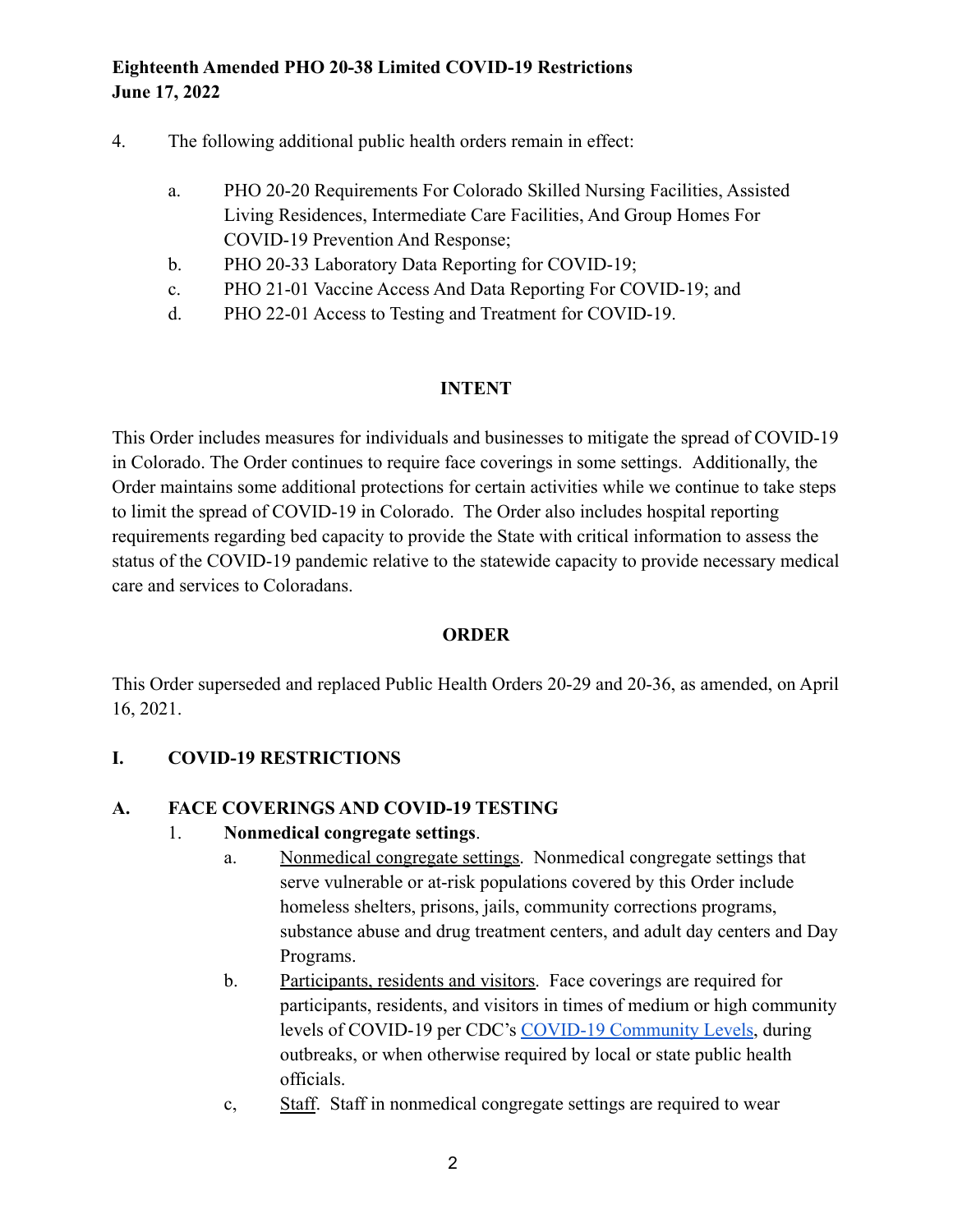medical grade face masks or respirators in times of medium or high community levels of COVID-19 per CDC's [COVID-19 Community](https://www.cdc.gov/coronavirus/2019-ncov/science/community-levels.html) [Levels,](https://www.cdc.gov/coronavirus/2019-ncov/science/community-levels.html) during outbreaks, or when otherwise required by local or state public health officials.

## 2. **Healthcare settings.**

- a. Healthcare settings. Healthcare settings as used in this Order means any facility, office, clinic, or other location where medical services are provided, including hospitals, ambulatory surgical centers, freestanding emergency departments, urgent care centers, clinics (including medical clinics or services in nonmedical congregate settings), doctors' offices, and non-urgent medical care structures. Nursing homes, assisted living residences, intermediate care facilities, and group homes are not included in this Order; these facilities must follow the requirements of PHO 20-20.
- b. Patients and visitors. Face coverings continue to be required for patients and visitors during times of substantial to high Community Transmission levels of COVID-19 per [CDC's COVID Data Tracker,](https://covid.cdc.gov/covid-data-tracker/#datatracker-home) during outbreaks, or when otherwise required by local or state health officials.
- c. Staff.
	- i. All Staff. Medical grade face masks or respirators are required for staff in healthcare settings during times of substantial to high Community Transmission levels of COVID-19 per CDC's [COVID](https://covid.cdc.gov/covid-data-tracker/#datatracker-home) [Data Tracker,](https://covid.cdc.gov/covid-data-tracker/#datatracker-home) during outbreaks, or when otherwise required by local or state health officials.
	- ii. Not Up to Date Staff. Medical grade face masks or respirators continue to be required at all times, regardless of [CDC's](https://covid.cdc.gov/) [Community transmission levels,](https://covid.cdc.gov/) for staff who are not up to date with all [recommended COVID-19 doses,](https://covid19.colorado.gov/follow-up-doses) in all healthcare settings. Up to date means having received all recommended COVID-19 vaccine doses as described by CDC [here.](https://www.cdc.gov/coronavirus/2019-ncov/vaccines/stay-up-to-date.html)
- 3. Repealed.
- 4. Exceptions to the face covering requirements include
	- a. individuals 11 years of age or younger,
	- b. individuals who cannot medically tolerate a face covering, and
	- c. individuals participating in one of the following activities:
		- i. individuals who are hearing impaired or otherwise disabled or who are communicating with someone who is hearing impaired or otherwise disabled and where the ability to see the mouth is essential to communication;
		- ii. individuals who enter a business or receive services and are asked to temporarily remove a face covering for identification purposes;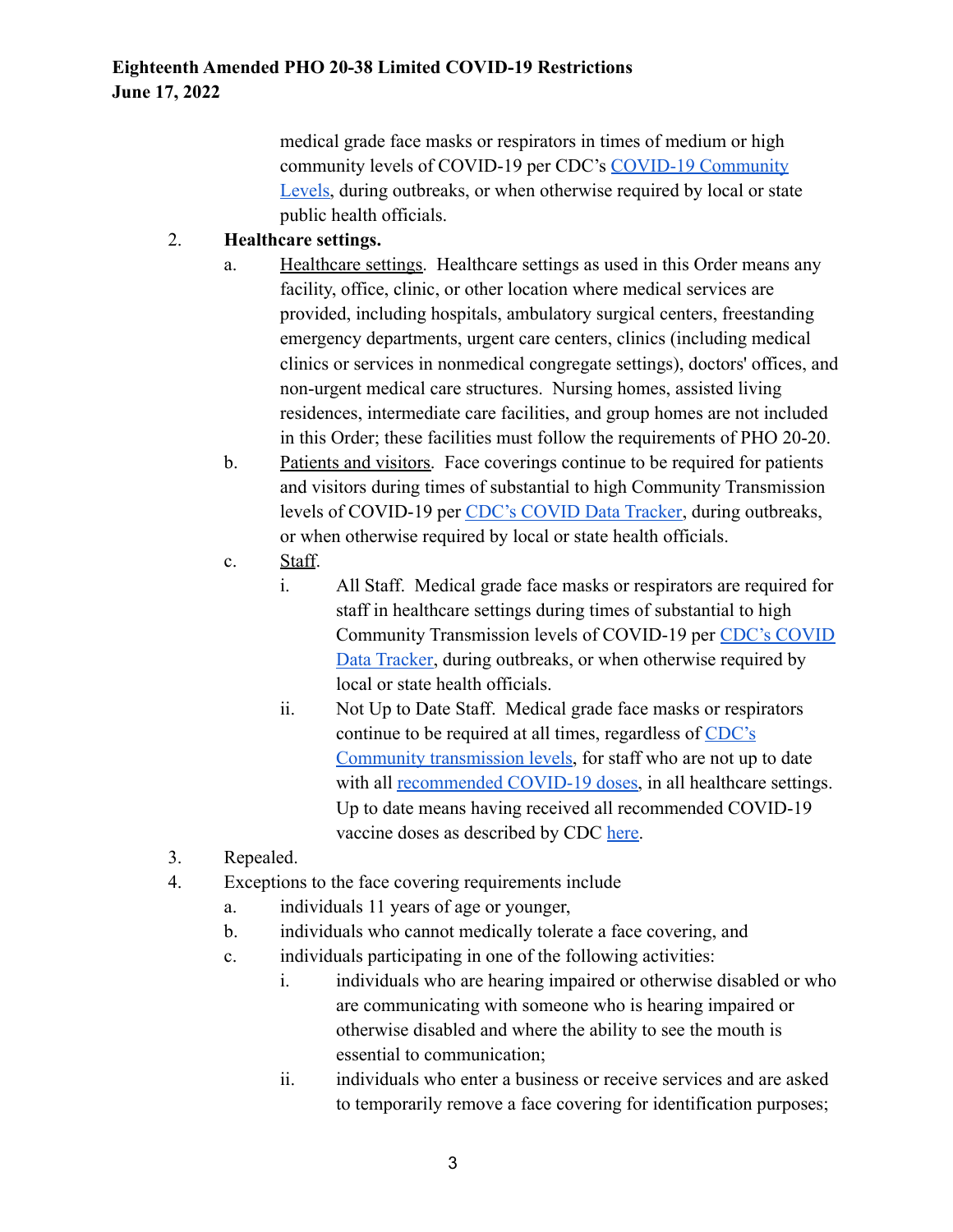- iii. individuals who are actively engaged in a public safety role, such as law enforcement officers, firefighters, or emergency medical personnel; or
- iv. individuals who are officiating or participating in a life rite or religious service where the temporary removal of a face covering is necessary to complete or participate in the life rite or religious service.
- 5. Repealed.
- 6. All of the settings and facilities identified in paragraph 1 of this subsection A are strongly encouraged to require all of their unvaccinated and not fully vaccinated staff to participate in COVID-19 testing as follows:
	- a. Daily rapid testing every day that they work in the facility or setting, and/or
	- b. Once weekly polymerase chain reaction (PCR) testing.
- **B. ALL BUSINESSES AND GOVERNMENT ENTITIES.** All businesses and government entities shall comply with the requirements in this Section I.B.
	- 1. Work Accommodations. Employers are strongly encouraged to provide reasonable work accommodations, including accommodations under the Americans with Disabilities Act (ADA) for individuals who cannot obtain access to COVID-19 vaccine or who for medical or other legal reasons cannot take a COVID-19 vaccine.
	- 2. Face coverings. All employers must implement the face covering requirements in Section I.A of this Order, as applicable.
	- 3. Disease mitigation practices. Employers and sole proprietors are strongly encouraged to follow the best practices for disease mitigation found in [CDPHE](https://covid19.colorado.gov/covid-19-in-colorado/guidance-for-schools-workplaces-communities) [Guidance.](https://covid19.colorado.gov/covid-19-in-colorado/guidance-for-schools-workplaces-communities)

# **C. SCHOOLS**

1. In accordance with existing law, **Schools** shall report all COVID-19 cases and outbreaks to public health, and work with their local public health agencies and CDPHE, as applicable, regarding COVID-19 case investigations, which includes following all quarantine, isolation, investigation, and any other disease mitigation strategies deemed necessary by the public health agency.

# **D. Repealed.**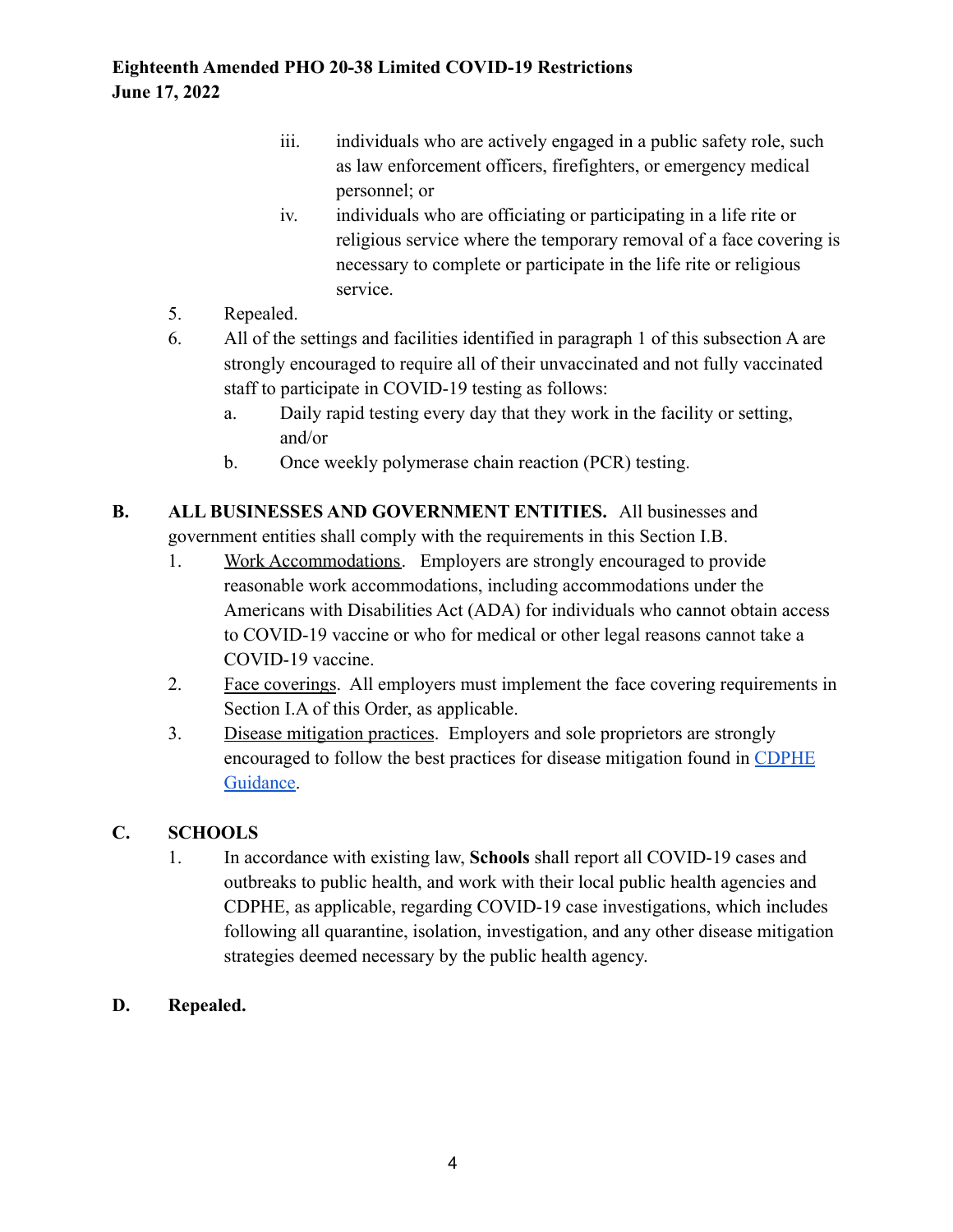## **E. ADDITIONAL COUNTY RESTRICTIONS**

1. CDPHE may require counties whose resident hospitalizations threaten to exceed 85% of hospital or hospital system capacity to report additional data and consult with CDPHE regarding implementation of additional measures to mitigate disease transmission.

## **F. NON-CONGREGATE SHELTERING**

1. Governmental and other entities are strongly urged to make shelter available to people experiencing homelessness whenever possible and to the maximum extent practicable, and are authorized to take all reasonable steps necessary to provide non-congregate sheltering along with necessary support services to members of the public in their jurisdiction as necessary to protect all members of the community.

# **II. HOSPITAL FACILITY REPORTING**

- A. COVID-19 Case Reporting. All Colorado hospitals shall report to CDPHE in a form and format determined by CDPHE, certain information for confirmed (positive laboratory test) cases of COVID-19, including but not limited to:
	- 1. race and ethnicity;
	- 2. numbers of suspected and confirmed cases who are hospitalized, who are hospitalized and using a ventilator, or who are in the emergency department waiting for an inpatient bed;
	- 3. REPEALED;
	- 4. deaths due to COVID-19;
	- 5. medical equipment and supply information, including but not limited to acute care bed, med/surgical bed, and intensive care unit (ICU) bed capacity and occupancy, and
	- 6. COVID-19 vaccination status, including primary, additional and booster doses, and age.

Reporting by hospitals shall be done in CDPHE's EMResource reporting system twice per week on Tuesday and Friday by 10:00 a.m., or as otherwise required by this Order. Reporting via the COVID Patient Hospital Surveillance system (COPHS) shall continue as instructed by CDPHE.

B. Hospital Bed Capacity Reporting. All Colorado hospitals shall report to CDPHE the following in EMResource twice per week on Tuesday and Friday, by 10:00 a.m.: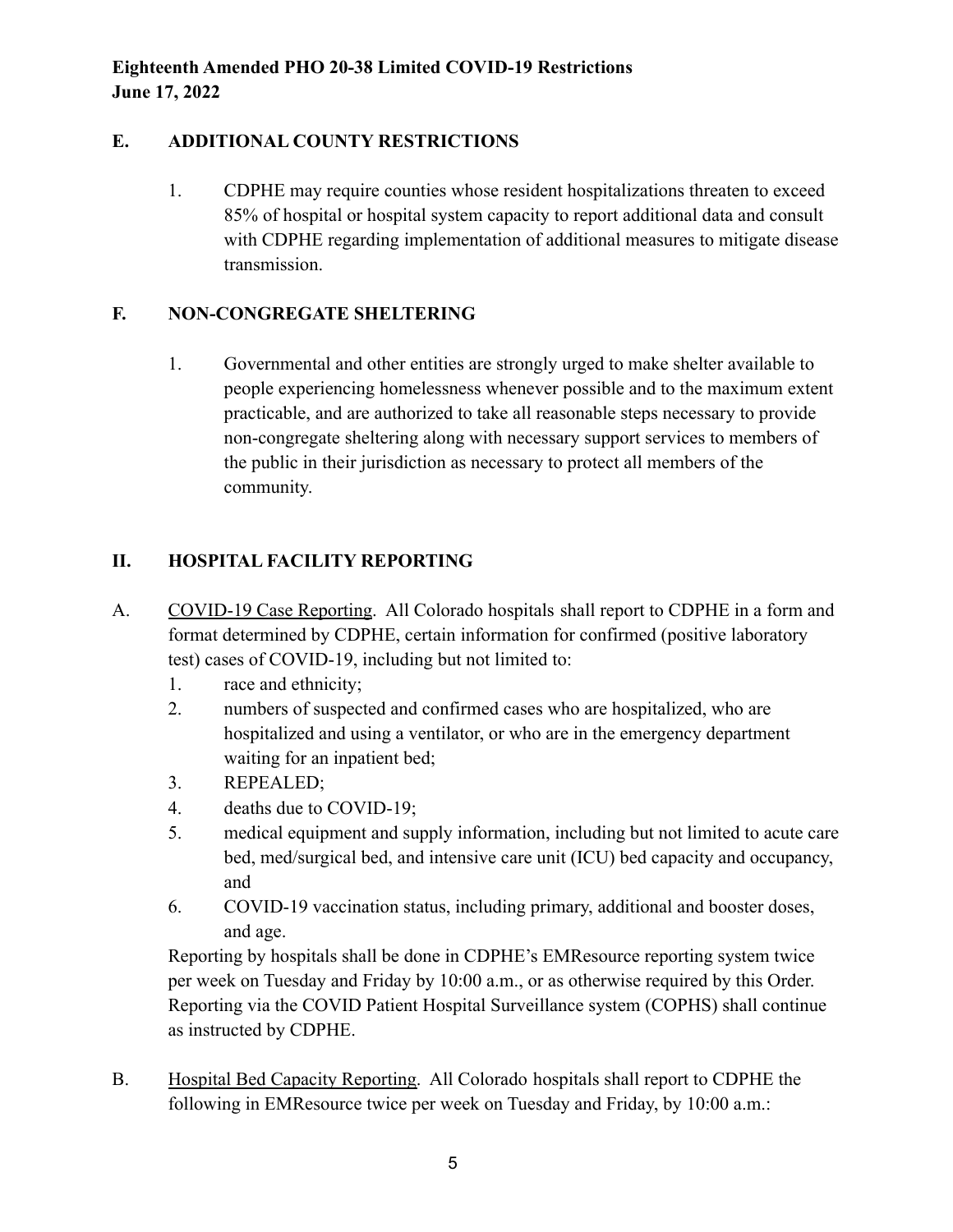- 1. The daily maximum number of adult and pediatric beds that are currently or can be made available within 24 hours for patients in need of ICU level care; and
- 2. The daily maximum number of all staffed acute care beds, including ICU beds, available for patients in need of non-ICU hospitalization.
- 3. The daily maximum number of all adult and pediatric med/surgical beds, available for patients in need of non-ICU hospitalization.

# **III. VACCINATION REQUIREMENTS**

- **A.** State Contractor Workers. All **State Contractors and State Contractor Workers** who physically enter a residential or congregate care **State Facility** shall comply with the requirements of this section III.A.
	- 1. All **State Contractors** and **State Contractor Workers** who physically enter a residential or congregate care **State Facility**, including individuals who have been infected with and recovered from COVID-19, shall verify their COVID-19 **Vaccine** status. **State Contractors** shall identify by name all **State Contractor Workers** who enter a **State Facility** as a goods or service provider to an individual in a residential or congregate care **State Facility**. **State Contractors** shall certify, in a form acceptable to the State as determined by the Department of Personnel and Administration or its delegate, the **Vaccine** status of each of the identified **State Contractor Workers**.
	- 2. Proof of Vaccination. Any of the following may be used as proof of vaccination:
		- a. COVID-19 Vaccination Record Card (issued by the U.S. Department of Health and Human Services Centers for Disease Control & Prevention or World Health Organization Yellow Card) which includes name of person vaccinated, type of vaccine provided and dates of last doses administered);
		- b. a photo of a COVID-19 Vaccination Record Card or immunization record obtained from the Colorado Immunization Information System (CIIS) as a separate document;
		- c. a photo of a COVID-19 Vaccination Record Card or immunization record obtained from CIIS, either directly or through the MyColorado application or another verified health application, stored on a phone or electronic device; or
		- d. documentation of COVID-19 vaccination from a health care provider.

The Federal Bureau of Investigation issued a public [service announcement](https://www.ic3.gov/Media/Y2021/PSA210330) confirming that fraudulent vaccination cards are illegal and punishable by law, including fines, imprisonment, or both.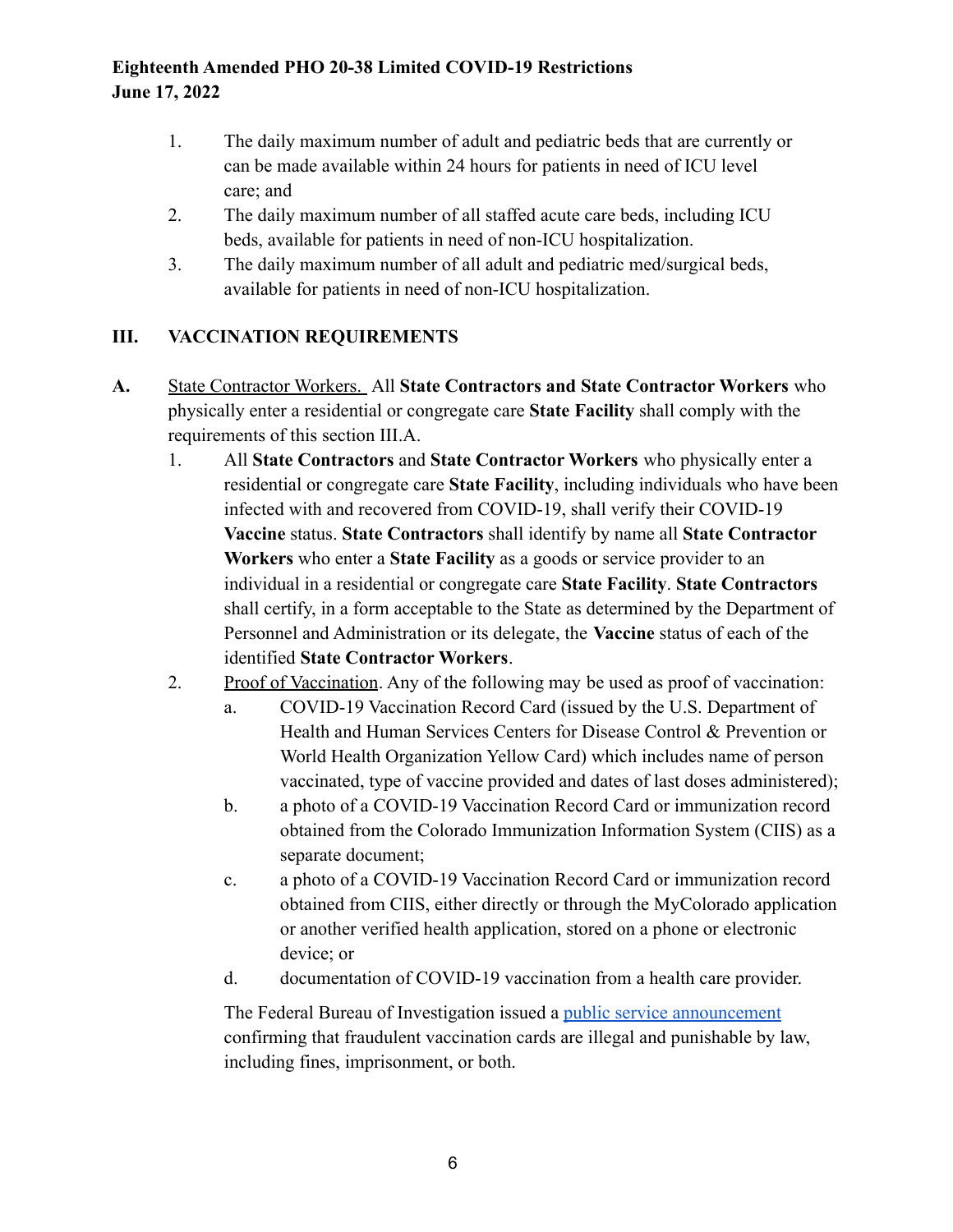- 3. **State Contractors** and **State Contractor Workers** who are not **Fully Vaccinated**, or for whom **Vaccine** status is unknown or documentation is not provided, shall be considered unvaccinated.
	- a. **State Contractors** and **State Contractor Workers** who enter a residential or congregate care **State Facility** to provide services to a client, resident, patient or youth in the residential or congregate care **State Facility** who do not have proof of vaccination and also do not have a medical or religious exemption from vaccination approved by their employer shall not be allowed to physically enter the residential or congregate care **State Facility** but may provide services remotely.
	- b. **State Contractors** and **State Contractor Workers** who enter a residential or congregate care **State Facility** to provide services to a client, resident, patient or youth in the residential or congregate care **State Facility** who have a medical or religious exemption from vaccination approved by their employer must participate in twice weekly COVID-19 testing and, if they test positive, shall not enter a residential or congregate care **State Facility** and shall comply with isolation guidance. **State Contractors** shall certify, in a form acceptable to the State as determined by the Department of Personnel and Administration or its delegate, that each of the identified **State Contractor Workers** who enter a residential or congregate care **State Facility** who are not **Fully Vaccinated** and have a medical or religious exemption from vaccination approved by their employer are participating in twice weekly COVID-19 testing. **State Contractor Workers** shall provide documentation of testing if requested while in a State Facility.
- 4. **State Contractors** and **State Contractor Workers** shall comply with any face covering requirements in place at the residential or congregate care **State Facilities** they enter.
- 5. **State Contractors and State Contractor Workers** who do not enter a residential or congregate care State Facility shall no longer be required to provide attestations on their vaccination status, are no longer required to participate in twice weekly COVID-19 testing, and are no longer required to wear face coverings, though they may still wear face coverings if they choose to do so.

## **IV. DEFINITIONS**

**A. Contract** means a State contract, grant agreement, purchase order or other encumbrance document.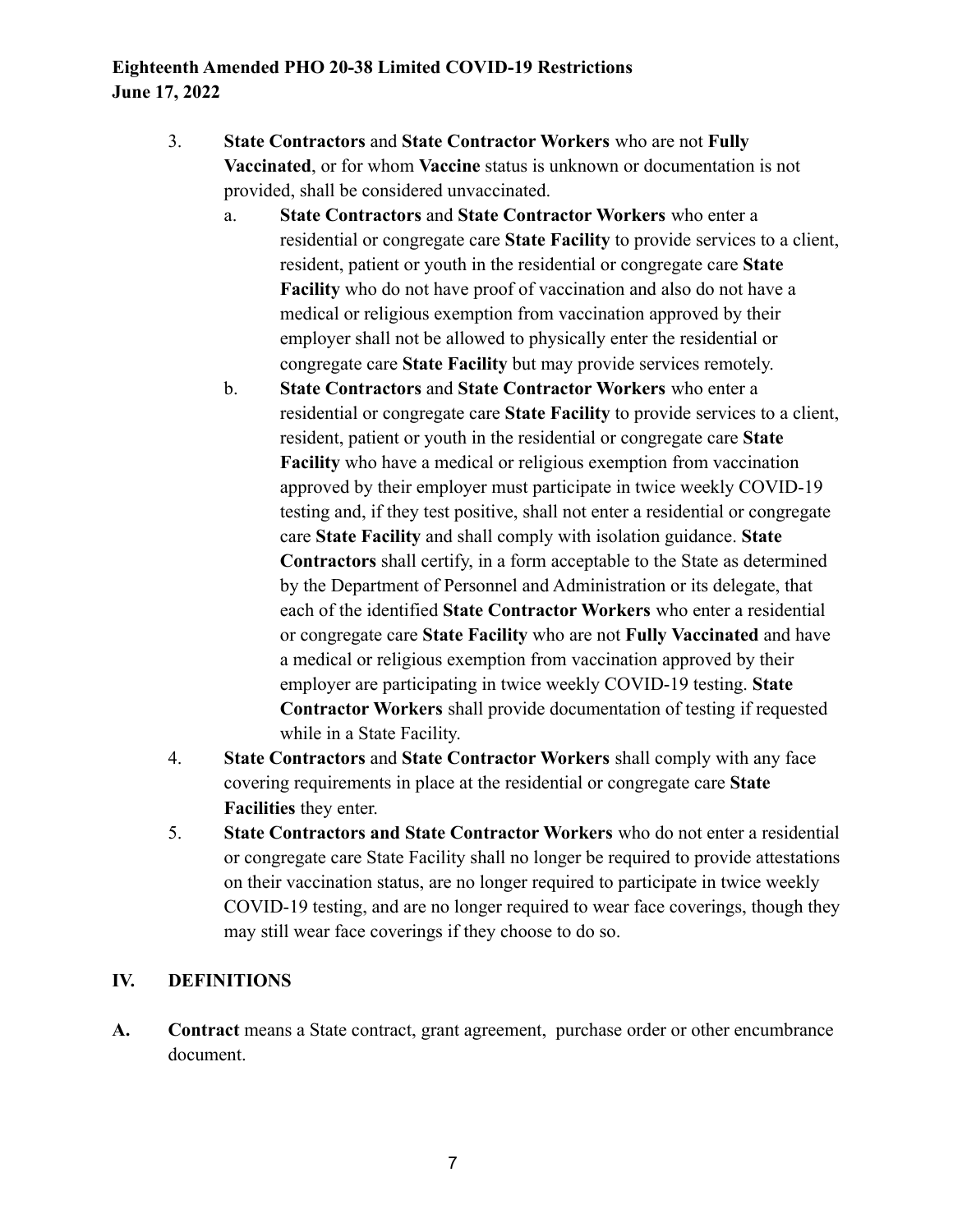**B. Fully Vaccinated** means two (2) weeks after receipt of a second dose in a two dose-series of a COVID-19 vaccine, such as the Pfizer-BioNTech/Comirnaty or Moderna vaccine, or two (2) weeks after receipt of a single-dose COVID-19 vaccine, such as Johnson & Johnson's Janssen vaccine.

### **C. Repealed.**

- **D. Negative COVID-19 Test** means a printed document, email, or text message displayed on a phone, from a test provider or laboratory that shows results of a polymerase chain reaction (PCR) or antigen COVID-19 test that either has Emergency Use Authorization (EUA) by the U.S. Food and Drug Administration or is operating per the Laboratory Developed Test requirements by the U.S. Centers for Medicare and Medicaid Services, that was conducted within 48 hours before entry into an **Indoor Event**. The printed document, email, or text message must include the person's name, type of test performed, date of the test, and negative test result.
- **E. School** means a public, private, or parochial nursery school, day care center, child care facility or child care center as defined in section 26-6-102 (5), C.R.S., family child care home, foster care home, head start program, kindergarten, elementary or secondary school through grade twelve. A school includes all grade levels contained in a building or multiple buildings on a campus.
- **F. State Contractor means** all entities or persons that have entered into or accepted a State **Contract** to transact business with the State, as well as all entities or persons that have one or more employees, agents or subcontractors who provide services in or deliver goods to a **State Facility** or to a client, resident, patient or youth residing in a **State Facility**.
- **G. State Contractor Worker** means all of a **State Contractor's** employees, agents and subcontractors and all employees of a **State Contractor's** agents and subcontractors who will perform work under a **State Contract**.
- **H. State Facility** means a building, utility, **School**, or any other property owned, leased or used by the State for State services, excluding highways or publicly assisted housing projects.
- **I. Vaccine** means any COVID-19 vaccine that is currently or in the future may be authorized for emergency use or fully approved for permanent use by the U.S. Food and Drug Administration (FDA) and recommended by the CDC, including as many primary, additional and booster doses as the authorizations or approvals allow.